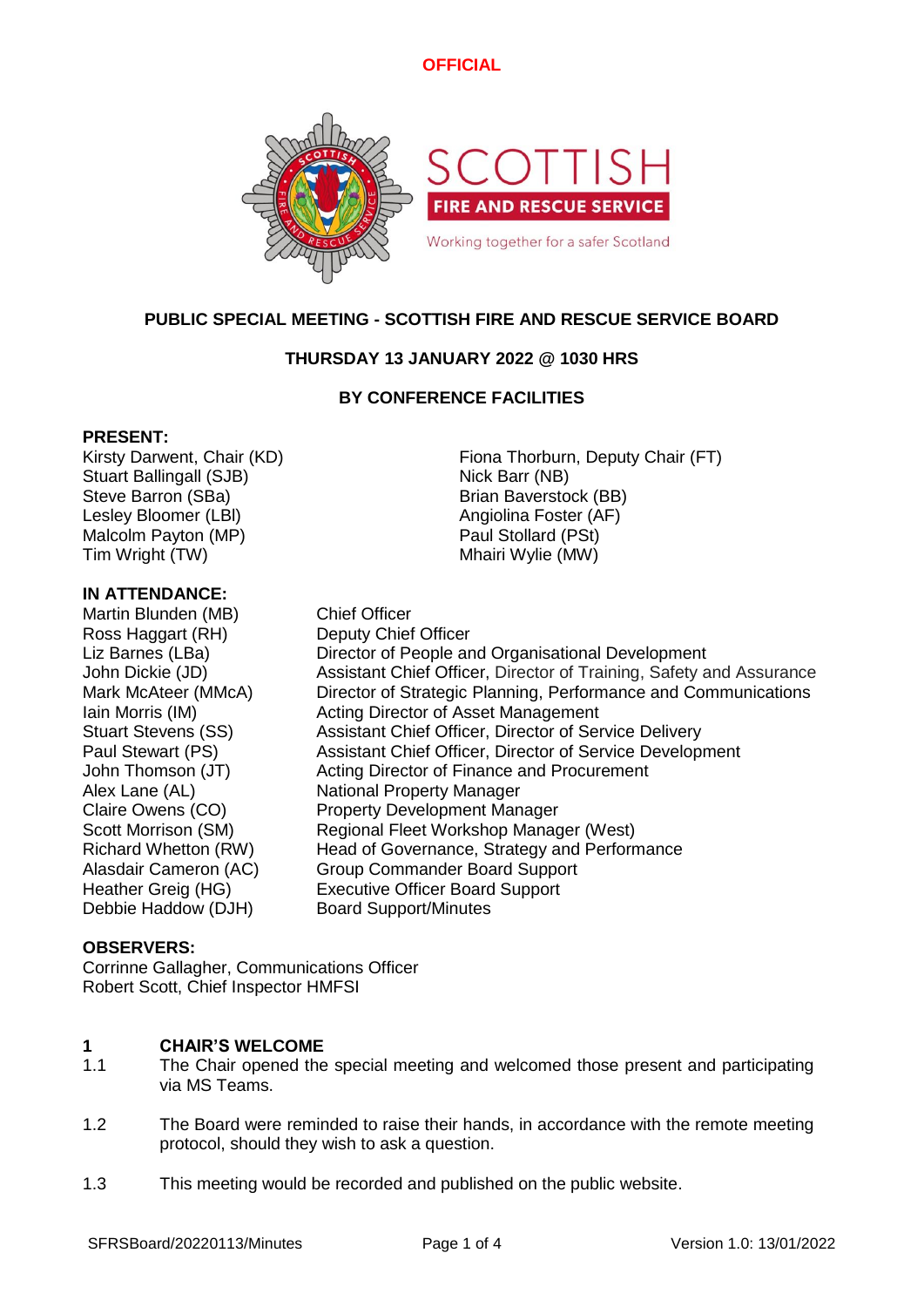#### **2 APOLOGIES**

2.1 None

#### **3 CONSIDERATION OF AND DECISION ON ANY ITEMS TO BE TAKEN IN PRIVATE**

- 3.1 The Board agreed the Command and Control Future Update would be taken in private due to confidential commercial and financial matters subject to consultation (Standing Order 9E).
- 3.2 No further private items were identified.

#### **4 DECLARATION OF INTERESTS**

4.1 None.

#### **5 WEST ASSET RESOURCE CENTRE: PROJECT FUNDING LEVEL**

- 5.1 IM presented the Board with a report seeking approval to increase the budget allocation and proceed with the delivery of the West Asset Resource Centre (ARC) at Scottish Fire and Rescue Services (SFRS) Headquarters (HQ)/National Training Centre (NTC), Cambuslang based upon costs received from the Framework Contractor at £13.0million. The following key points were highlighted:
	- Part of the 2013 Strategic Intent Programme to rationalise legacy workshops facilities. Originally due to commence in 2016 under Phase 4, however this was delayed due to a reduction in Capital DEL allocation within that fiscal year.
	- Further delayed in 2018 due to site contamination and utility issues on site. Options appraisal undertaken to identify potential alternative sites.
	- In July 2020, Board approved the original site at SFRS HQ as preferred option with an estimated project cost of £10.5m. At the time, further cost certainty and clarification were requested due to the impact of several external factors, ie Brexit, Covid, etc. Contract had been transferred to a different model to obtain cost certainty.
	- Ongoing deteriorating condition of the existing Cowcaddens facilities and the limitations to develop the site.
	- Potential significant capital receipts from the sale of the existing Cowcaddens site. Opportunity to reinvest monies to replace Reinforced Autoclaved Aerated Concrete (RAAC) panels and replacement of Blackness Road site.
	- Further revalidation of the options appraisal/specification including reviewing customer needs and inclusion of new carbon/energy management elements.
	- Current financial commitment of £0.8m to date which is included within the estimated overall project costs (£13.0m).
	- If approved, the additional capital (£2.5m) would be transferred from Fleet Capital Allocation. Due to the current extended production period, there would be minimal impact.
- 5.2 The Board sought clarification on the level of contingency associated with this project. IM advised the Board that there was no contingency on the overall build due to cost certainty being obtained and, based on this tendering model, all risks were associated with the Contractor. However, due to the volatility of the market, IM noted that a contingency sum would be held for pre-construction works in case of any potential delays in agreement of the contract. IM acknowledged that there was still a minimal risk of increased costs, however, once the contract is signed the Service would have clear identified cost.
- 5.3 The Board commented on the identified risk, potential for further increased costs and governance route for further approval.
- 5.4 MB agreed that a contingency should be identified and included within the budget, as this would avoid any further delays or approval being sought from the Board.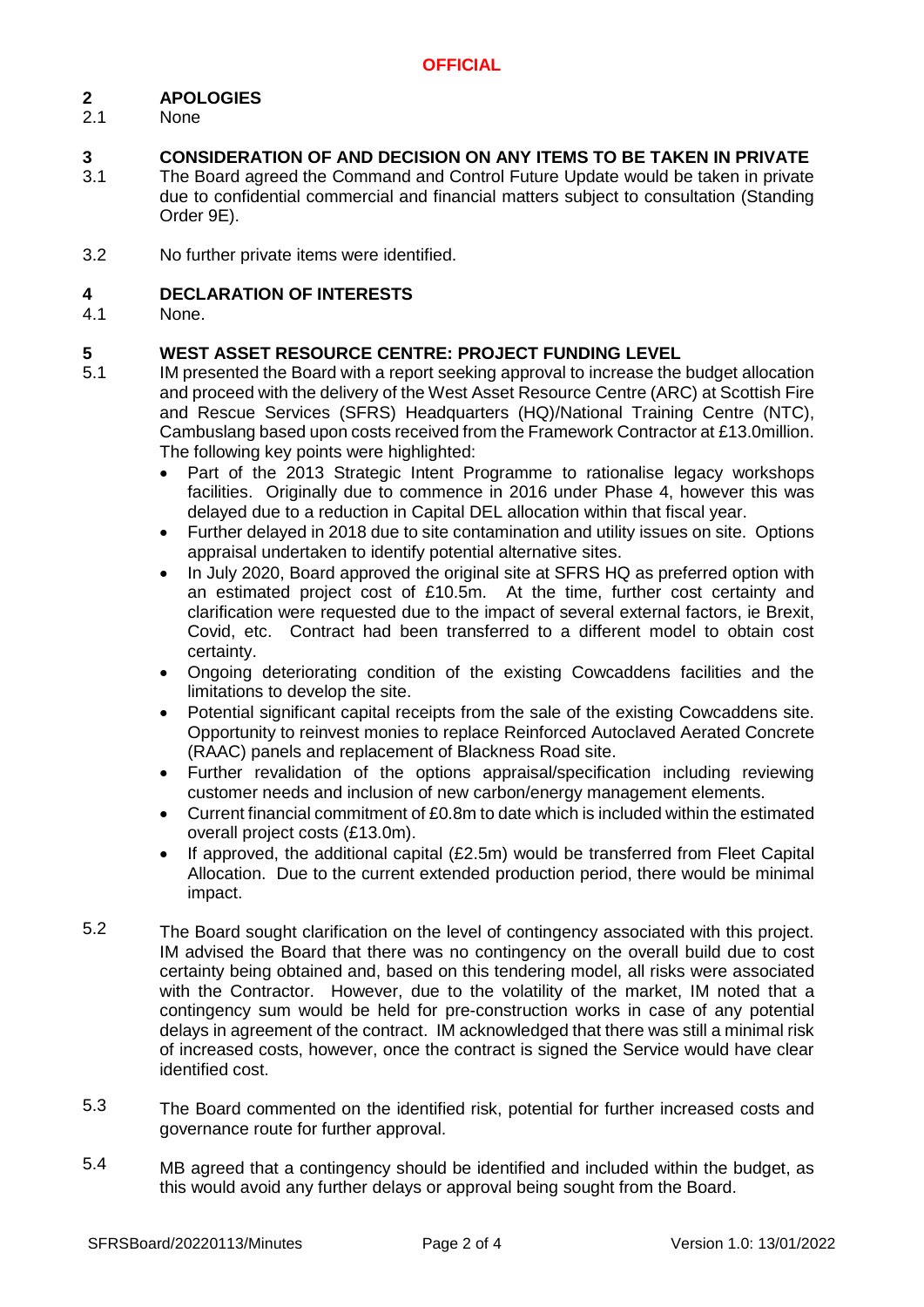### **OFFICIAL**

- 5.5 The Board acknowledged that some contingency elements no longer applied, however there was still uncertainty with the overall cost and affordability of the project and there should be contingency identified for this. It was noted that this uncertainty should be reflected in any decision made today.
- 5.5 AL provided clarification of the Contractor Priced Risk (£0.361m) costs. No contingency for client risk has been identified, however, the Service were aware of the risk. Due to the limitation within the capital budget, the decision was made not to ring fence monies for this project and if necessary, the minor works programme could be adjusted to fund any contingency costs.
- 5.6 The Board welcomed the recognition of the potential risk and the identified route to address this which offered maximum flexibility.
- 5.7 For full transparency and governance purposes, it was confirmed that the Board were being asked to approve the increased project costs of £13.0m plus a potential contingency.
- 5.8 The Board sought assurance that any potential operational impacts resulting from the contingency being used were capable of being managed, ie no critical implications. The Board commented on the importance of minor works particularly the significant people/ operational issues associated with this area. IM provided reassurance to the Board of the flexibility of the capital programme and that there would be no impact on the operational activities.
- 5.9 The Board sought further assurance of any potential impact on service delivery due to the reallocation of fleet capital monies. IM confirmed that there would be no reduction in fleet investment and reiterated the number of chassis currently on order/in production. Future orders, and subsequent payments, would be adjusted to allow for budget realignment for the West ARC project.
- 5.10 The Board enquired on the potential risk of flooding to the proposed site. IM stated that he had confidence in the site information provided and there was no risk associated to the new build due to the site being raised.
- 5.11 IM confirmed that the revalidation exercise provided an opportunity to review the options, customer needs and design specification to ensure the project costs were accurate.
- 5.12 JT commented on the need to identify the contingency element and provide an explaination of how this would be funded. IM noted that a contingency figure (5%) was detailed within the covering report, the funding of any contingency would be managed through cash flow movements across the overall capital programme and assurances had been provided that there would be no adverse impact on operational activities.
- 5.13 The Board acknowledged the benefit of not restricting the ability to find additional contingency funding to minor works programme.
- 5.14 To ensure good governance and transparency, the Board agreed that the contingency would be 10% and that this could be accommodated within the overall capital programme without resulting any significant operational implications.
- 5.15 MB commented on the ongoing significant challenges within the capital programme and recognised the efforts of the team involved to achieve the best results for the Service. MB reminded the Board of extensive discussions with Scottish Government (SG) regarding RAAC panels and noted that this keystone project was currently the only way the Service could begin to address this issue. Further discussions were scheduled with